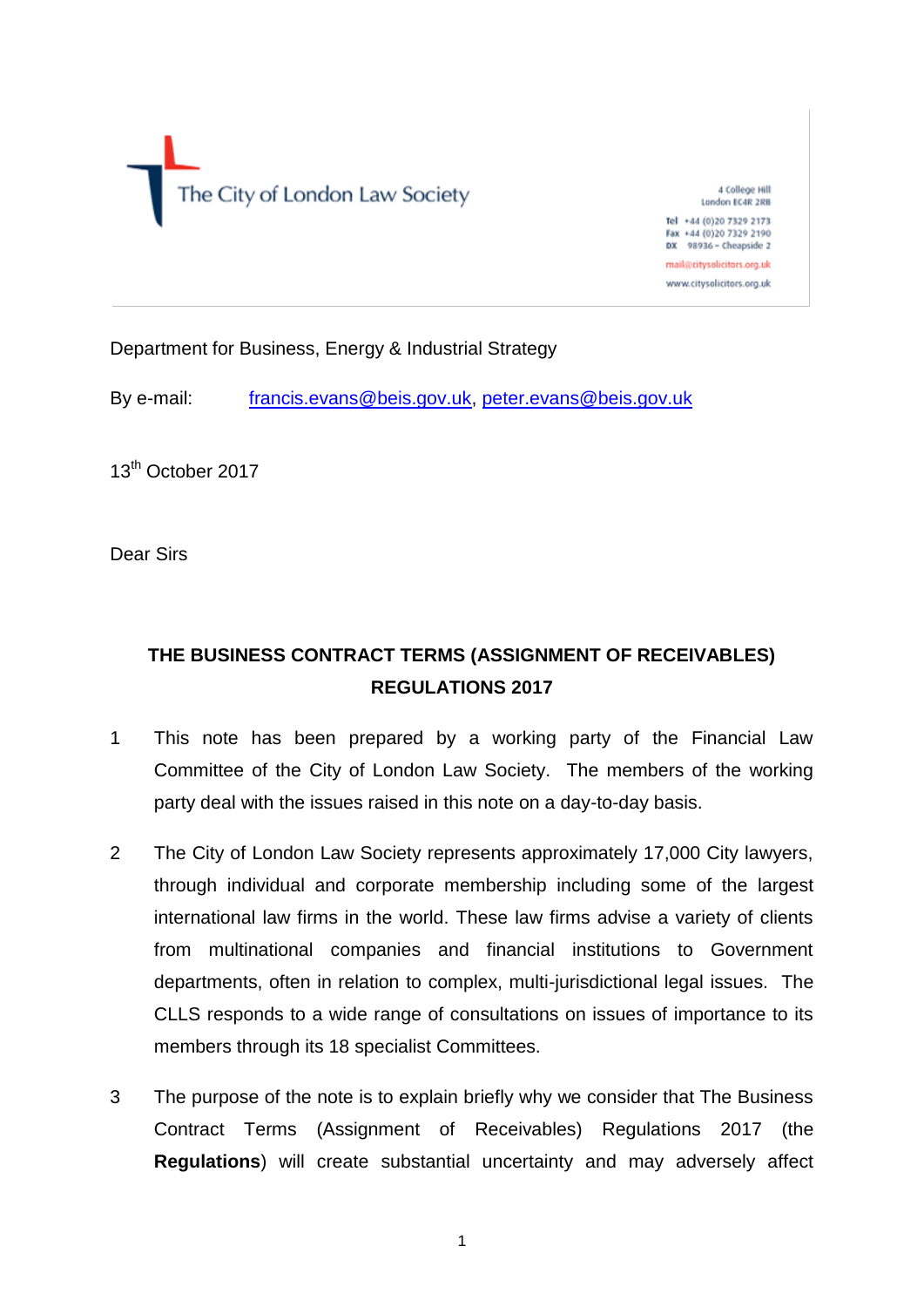access to finance for UK businesses if they are adopted. This would be particularly unfortunate at a time when businesses already face substantial uncertainties, and when the focus should be on producing clear, straightforward legislation.

- 4 The purpose of the new law is primarily to enable small and medium-sized enterprises in the United Kingdom to obtain greater access to finance. It does so by outlawing prohibitions on the assignment of receivables, with the intention that this will make them more attractive to invoice discounters. However, as drafted, the new law appears to undermine other forms of financing (including loans, bonds and structured finance transactions such as securitisations) by making fundamentally important provisions routinely included in the documents for such financings ineffective to the extent they apply to receivables. This cuts across the stated purpose of the Regulations to facilitate access to finance for businesses and the wider policy objective of diversifying finance markets (as set out in the draft explanatory memorandum to the Regulations).
- 5 The Regulations have been made under Section 1 of the Small Business, Enterprise and Employment Act 2015 (the **Act**). The Regulations have now been laid before Parliament for approval by resolution of each House of Parliament. They do not just apply to small and medium enterprises. They extend to all companies of any size, wherever incorporated.
- 6 The genesis of the Regulations is unusual. When the Act was passed in 2015, draft Regulations were published shortly afterwards, and there was a brief consultation on them. Nothing then happened for two years. The Regulations were laid before Parliament in September 2017, without any further consultation and in a substantially revised form compared to the initial draft. There was therefore no opportunity to discuss their drafting.
- 7 Having now studied the Regulations in detail, in our view they will produce substantial uncertainty in the law and may be ultra vires.

2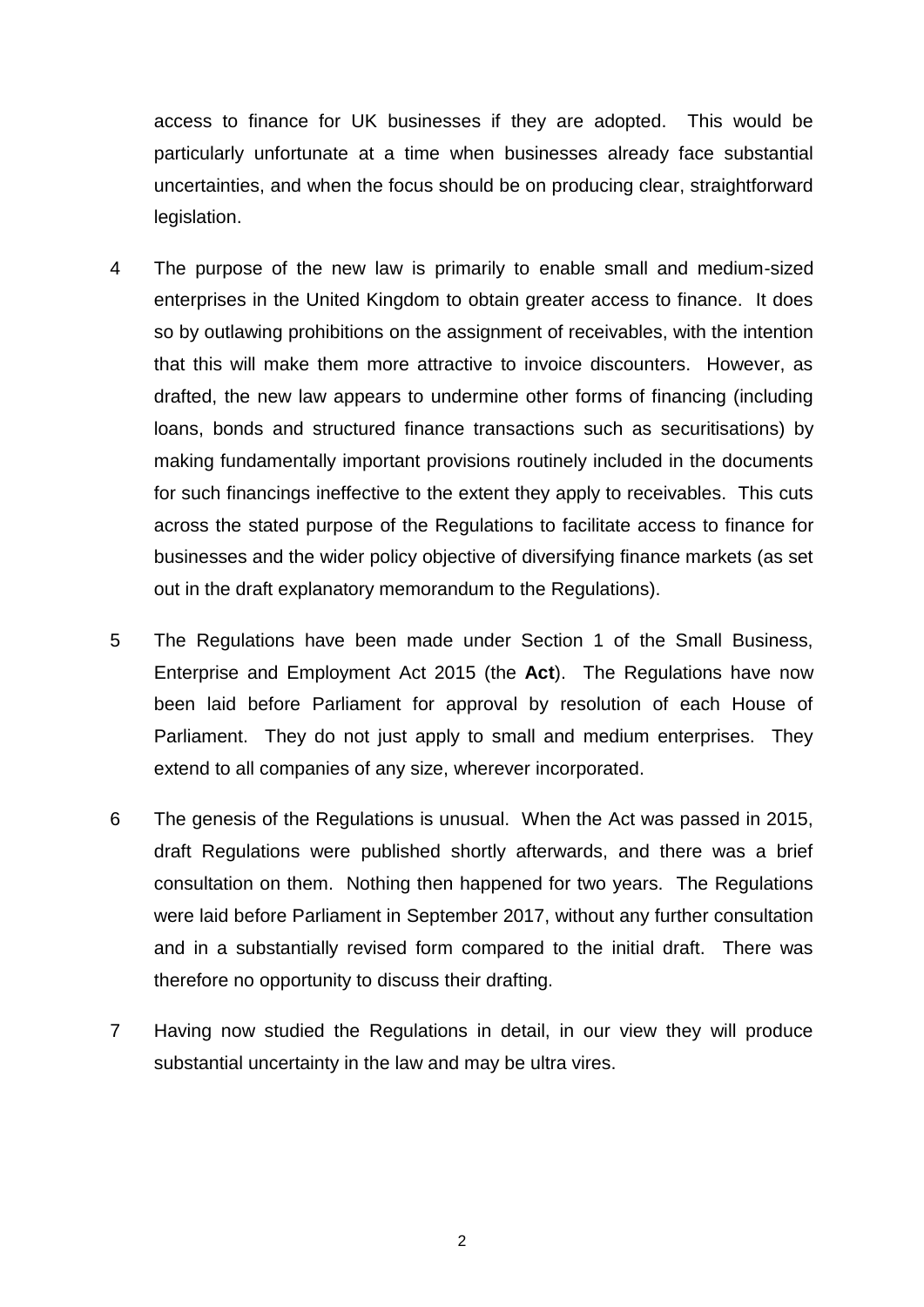## **Existing Contracts**

8 Legislation is not usually retrospective, but the Regulations seem to apply to existing contracts as much as to future ones. It is clear from the consultation in 2015 that this was not the intention at the time, but that intention does not seem to be reflected in the Regulations which have been laid before Parliament. If they are retrospective, this will be unfair on those businesses which have entered into their contractual arrangements on the basis of the current law. A provision which was perfectly effective when the contract was entered into will be rendered ineffective as a result of the Regulations.

## **Assignment**

9 The new law invalidates contract terms which prohibit the assignment of receivables. There are two types of uncertainty in this formulation. The first problem is to understand what amounts to an "assignment" under the Regulations. Receivables are transferred in various ways in practice. Sometimes the transfer is outright (for instance by way of sale); and sometimes it is by way of security (for instance to secure a loan). The transfer may be effected by a statutory assignment, an equitable assignment, a charge or a trust. It is not clear which of these are covered by the new law and which are not, and whether it makes any difference if the transaction concerned is outright or by way of security. The Regulations do not properly cater for the variety of ways in which receivables are transferred.

## **Prohibition**

10 There is also uncertainty concerning the types of clause which are affected by the Regulations. Regulation 2(a) renders ineffective a contract term which prohibits the assignment of a receivable. Regulation 2(b) renders ineffective a term which prevents an assignee from determining the validity or value of the receivable. Regulation 2(c) renders ineffective a term which hinders the assignee's ability to enforce the receivable. We have been reviewing these provisions in the light of the types of transaction we see in practice; and we have been unable to establish with any degree of certainty what they are intended to cover.

3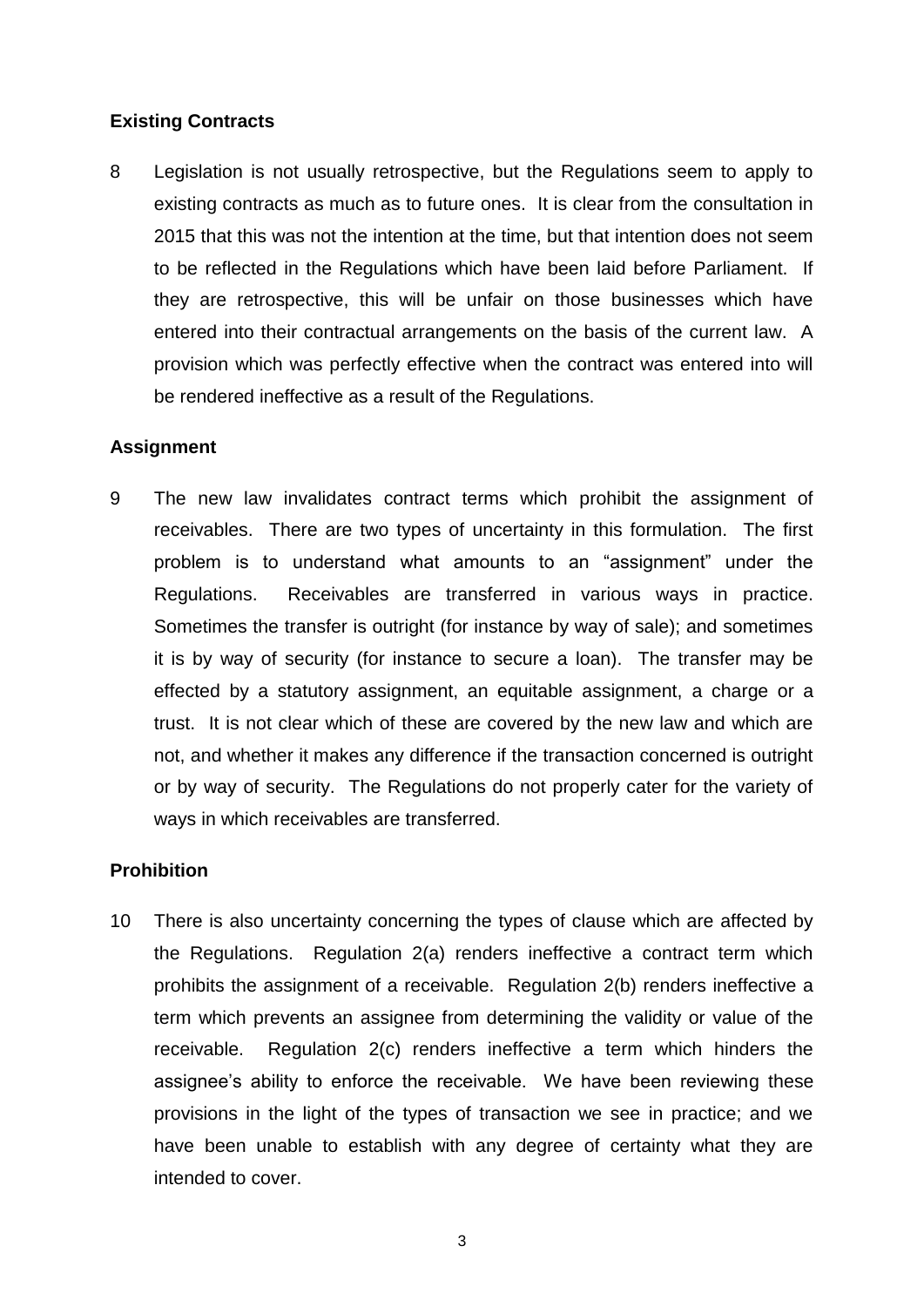11 The new law clearly covers a simple prohibition on assignment. But, in practice, clauses are drafted in a variety of ways and are rarely simple prohibitions. They may prohibit assignments without the consent of the counterparty, or they may prohibit assignments without consent, such consent not to be unreasonably withheld. They may prohibit security assignments but not outright assignments. They may allow assignments if the counterparty consents. They may allow assignments on payment of a small fee, or sometimes a large fee. They may allow an assignment if it does not result in the counterparty having to pay more. Like any business contract, the permutations are many and varied. It is simply not clear which are covered by the Regulations and which are not.

## **Confidentiality Clauses**

12 In business, it is often important that contracting parties should keep the transaction, or certain aspects of it, confidential. Regulations 2(b) and (c) seem to make confidentiality clauses unlawful if they relate to receivables. That may result in parties choosing a foreign law rather than English law.

#### **Negative Pledges**

- 13 Most loan documents contain a clause which restricts the borrower from creating security over its assets. Clauses of this kind are normally referred to as negative pledges. It is also common in many loan agreements to prohibit borrowers from disposing of their receivables. These clauses are important protections for lenders, both in secured and in unsecured transactions. They are also common protections in bond documents.
- 14 Regulation 2(a) provides that a term in a contract has no effect to the extent that it prohibits the assignment of a receivable arising under that contract **or any other contract**. On the face of it, these words would invalidate a negative pledge and the other protections referred to above to the extent that it restricted the assignment of receivables. That is clearly not the intention, but it may well be the result of the drafting of Regulation 2. This would create material problems in the loan market and in the bond market. The amounts outstanding under existing loan and bond documents which rely on these protections must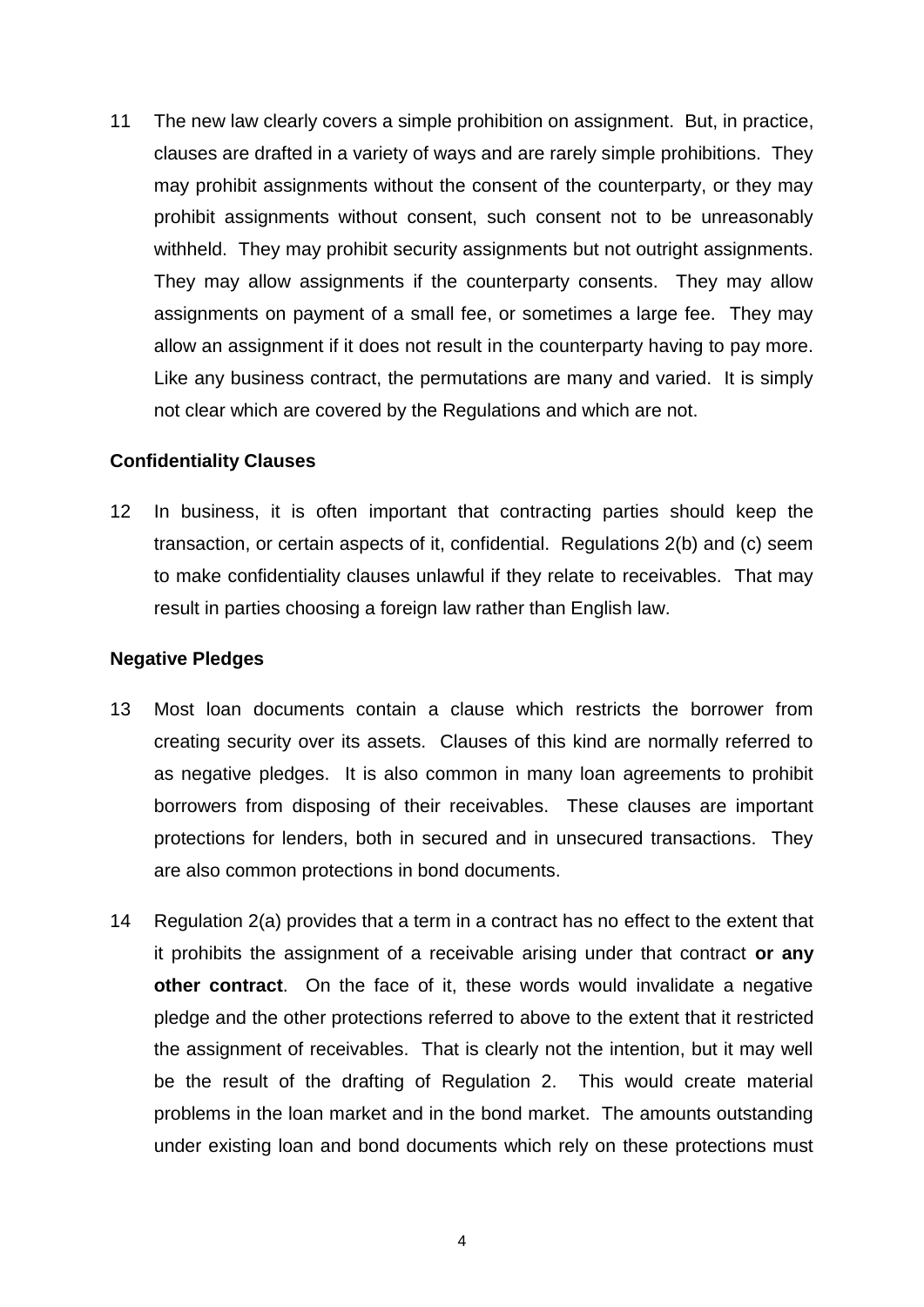run into trillions of pounds.

## **Share and Business Sales**

15 On our reading of the Regulations, share purchase agreements and business/asset sale agreements are out of scope, but there is a lack of clarity in the drafting of the Regulations which means that there is some uncertainty over whether related Transitional Services Agreements (under which a vendor group for a transitional period supplies services (eg IT, record keeping) to the business being sold after the sale until the purchaser has time to set up alternative arrangements) are intended to be caught. These are clearly not the sort of arrangements that should be subject to factoring as they are not standard commercial supply agreements but very much tailored to a particular situation. We believe that the position on all aspects of share and business sale arrangements should be clarified to avoid legal uncertainty.

#### **Ultra Vires**

- 16 There is a further problem. In addition to the uncertainty of regulation 2, there is a concern that it is wider than is authorised by section 1(2) of the Act, and might therefore result in the Regulations being ultra vires. In particular:
	- Regulation 2(a) applies to a term in a contract which prohibits the assignment of receivables arising "under that contract or any other contract". This is inconsistent with section 1(2) of the Act which defines a "non-assignment of receivables term" as a term in a contract which prohibits the assignment of receivables arising "under the contract or any other contract between the parties".
	- Regulation 2(a) extends to prohibitions on assignment of receivables in any contract, including an excluded financial services contract. This is not consistent with section 1(1) of the Act which provides that regulations may be made in relation to prohibitions on assignment of receivables in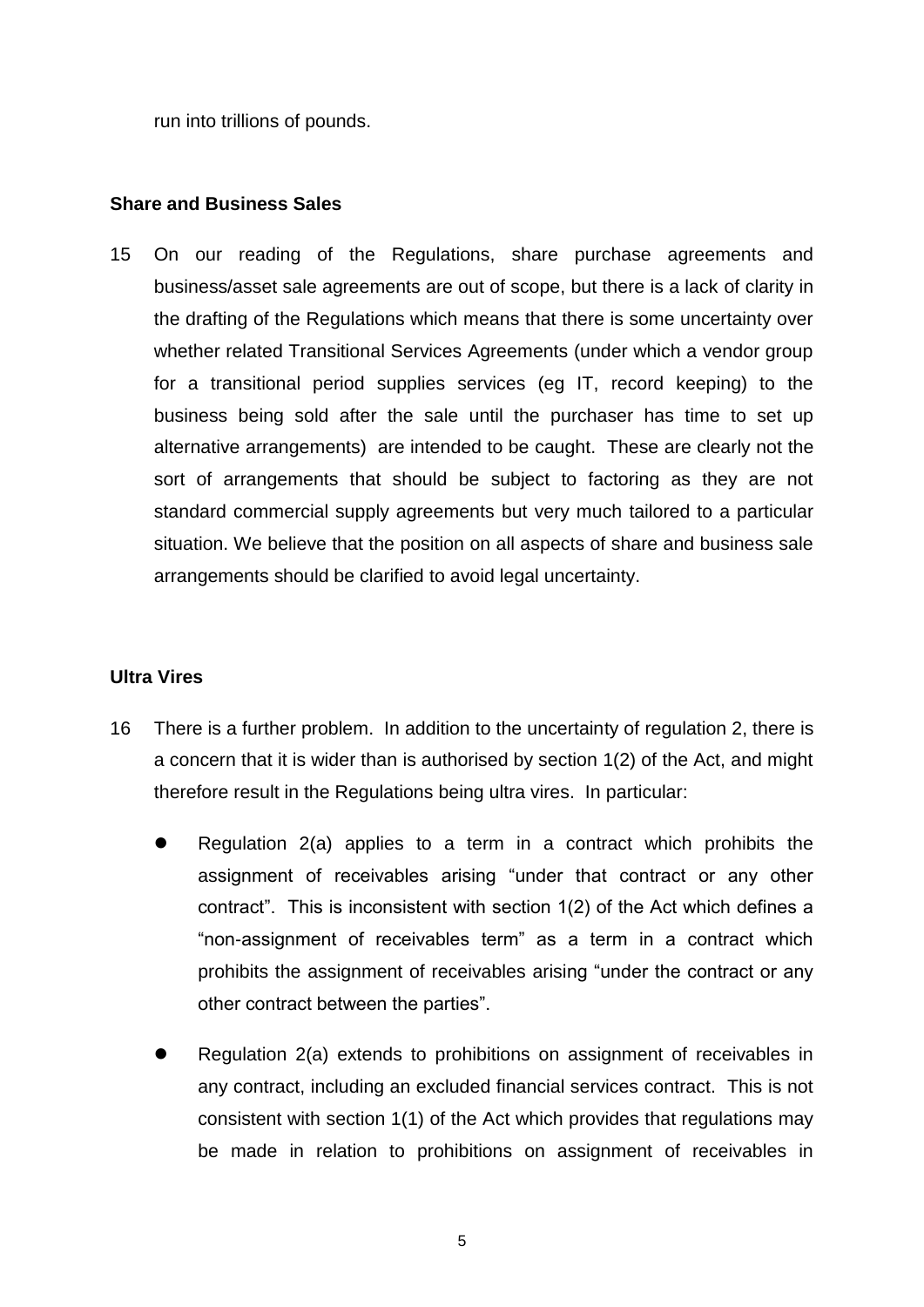"relevant contracts". "Relevant contracts" are defined in section 1(3) specifically not to include excluded financial services contracts. The limited definition of "receivable" in regulation 1(2) does not assist.

 Regulations 2(b) and (c) appear to extend more broadly than is envisaged by section 1(2) of the Act. The definition of a "non-assignment of receivables term" in section 1(2) extends to terms which prohibit or impose a condition, or other restriction, on assignment. It is not obvious that regulations 2(b) and (c) fit within the definition.

## **Cross-border contracts**

- 17 English law is a valuable export. Parties all over the world use English law to govern their contracts, largely because English law generally gives effect to the parties' intentions. Because the Regulations will restrict freedom of contract in commercial transactions, they do not apply where English law is chosen by the parties but would not otherwise be the applicable law of the contract (regulation  $1(2)(d)$ ).
- 18 Where a contract is entered into between two foreign parties relating to a transaction abroad, the Regulations will therefore not apply. But many cases are less clear than that. A contract may be entered into between parties, one of whom is in England and the other of whom is not. And the contract may relate to transactions both in England and elsewhere.
- 19 The advantage of our conflict of laws rule is that the choice of the parties is determinative for practically all purposes. When the Regulations are in issue, it will be necessary to go behind the choice of law and to discover whether English law would have applied if the parties had not chosen it. There are rules in the Rome 1 Regulation which provide what is to happen in this case, but their application in particular cases is not always clear. Most business contracts contain a choice of law clause to avoid the problem of what the law would be otherwise. The Regulations take us back to this problem. That will result in unnecessary uncertainty and expense and might act as a disincentive to choosing English law. These provisions were not included in the 2015 draft or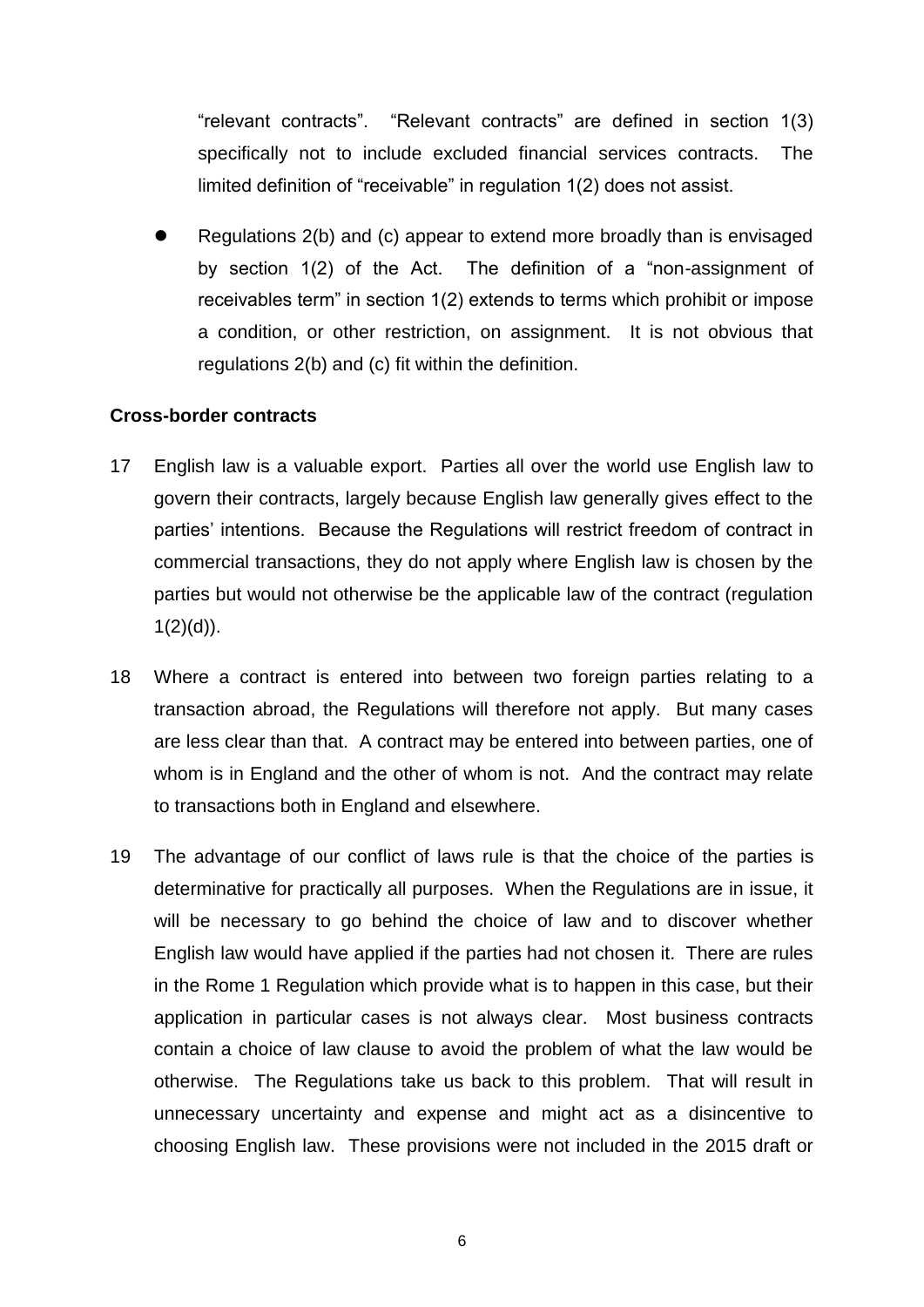proposed in the Government response to that consultation and have therefore not been the subject of consultation.

20 In addition Regulation 2(c) could potentially require that the court not give effect to a choice of court or arbitration clause where the forum would be outside of England and Wales or Northern Ireland on the grounds that would impede the assignee's ability to enforce the receivable. This would be a very significant over-ride of the UK's present commitments in private international law, which should not be embarked upon without full consideration of its potential impact and carefully checking that there is no breach of the UK's international obligations under the treaties on choice of court and on arbitration binding on the UK.

#### **Protecting the payer**

- 21 The effect of the Regulations is to override an agreed term in a business contract in favour of one of its parties. Naturally enough, the disadvantaged party will try to avoid the consequences if they might be adverse. As far as the payer of the receivables is concerned, there are good reasons why nonassignment clauses are popular – one of which being that an assignment will deprive the payer of certain rights of set-off which it would otherwise have. Some financing structures rely on non-assignment clauses to preserve the availability of mutual set-off on insolvency. Those financing structures may be adversely affected by the Regulations.
- 22 Legislation which attempts to deny businesses the freedom to choose their own contract terms has not been a conspicuous success in the past. The counterparty to the contract will (quite rightly) try to avoid the harsh effects of being denied freedom to contract on agreed terms. This will create uncertainty. This could have been avoided if the legislation had enshrined the principle that the payer should not be worse off as a result of the Regulations.

#### **Conclusion**

**23** If adopted, the Regulations will create serious uncertainty in a wide range of financial transactions. Any benefit to invoice discounters would be substantially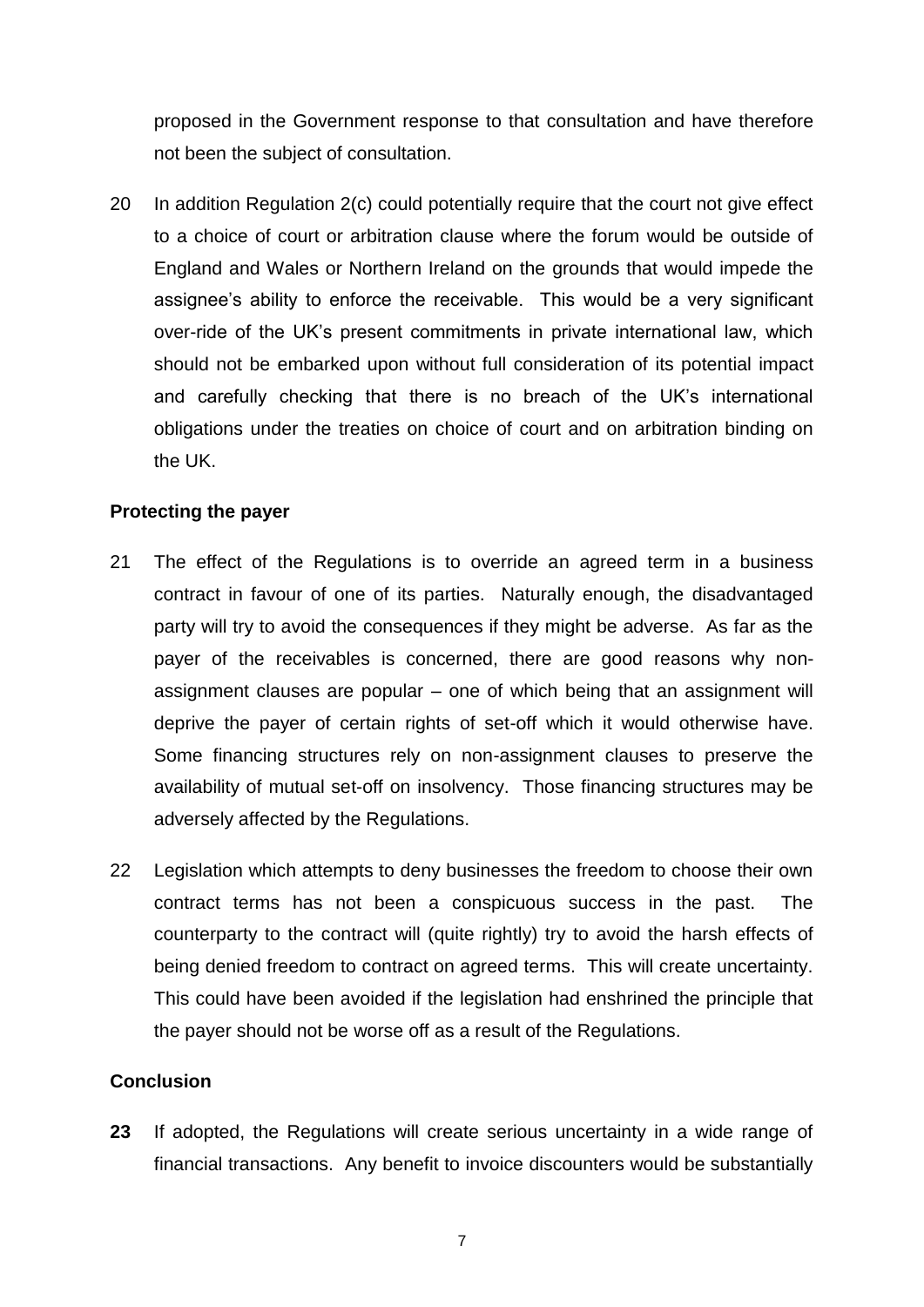outweighed by the detrimental effect on other parts of the financial markets. They may also be ultra vires. Either way, they are not a good advertisement for a post-Brexit United Kingdom. The best outcome would be that the Regulations are not approved and that their terms are reconsidered, following proper consultation.

Dorothy Livingston

**Chair** 

Financial Law Committee

City of London Law Society

#### **13 October 2017**

© CITY OF LONDON LAW SOCIETY 2017. All rights reserved. This paper has been prepared for guidance only. Its contents should not be taken as legal or professional advice in relation to a particular situation or transaction.